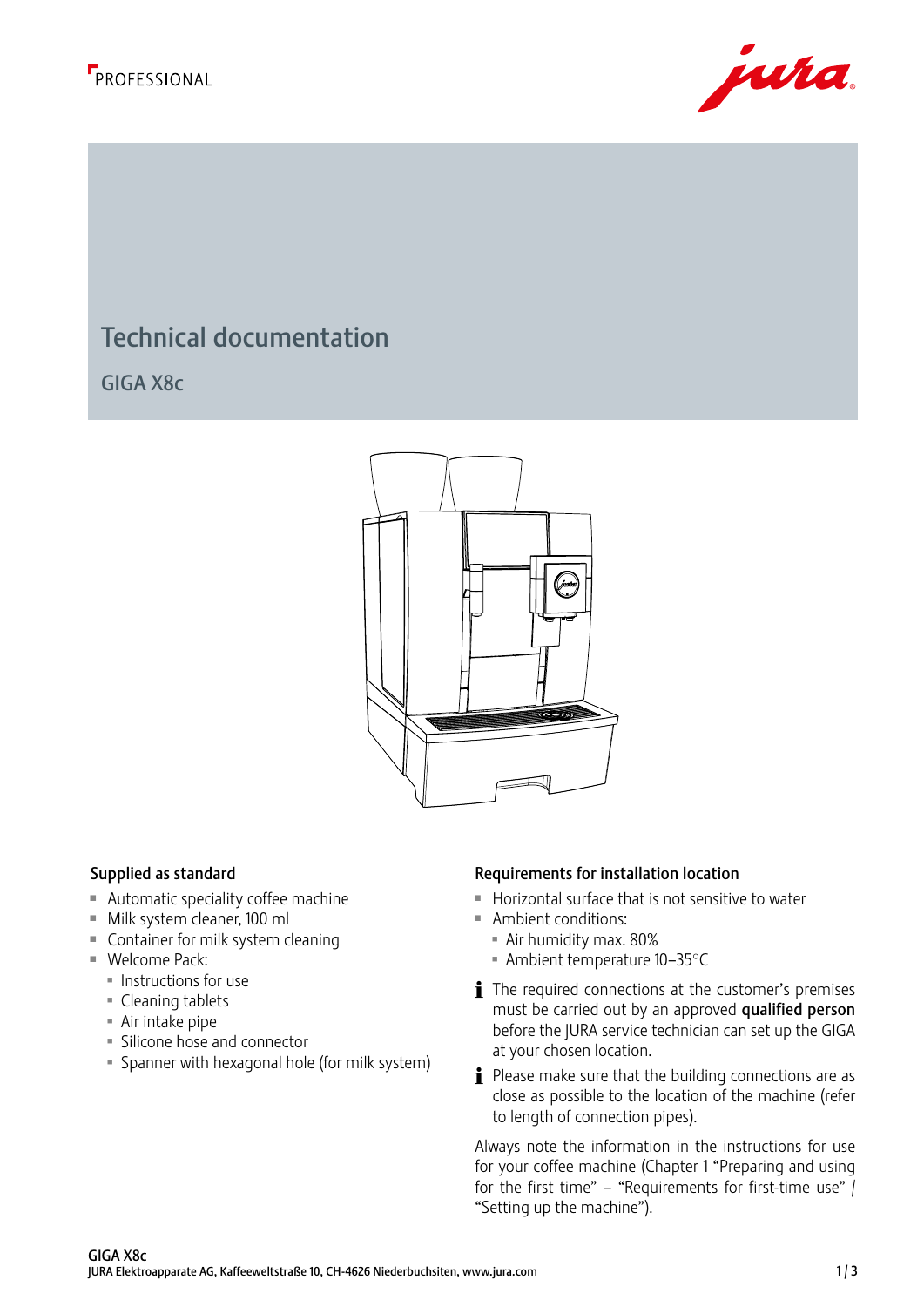### **Dimensions**



Outline

Outline **Side outline** 

General space needed